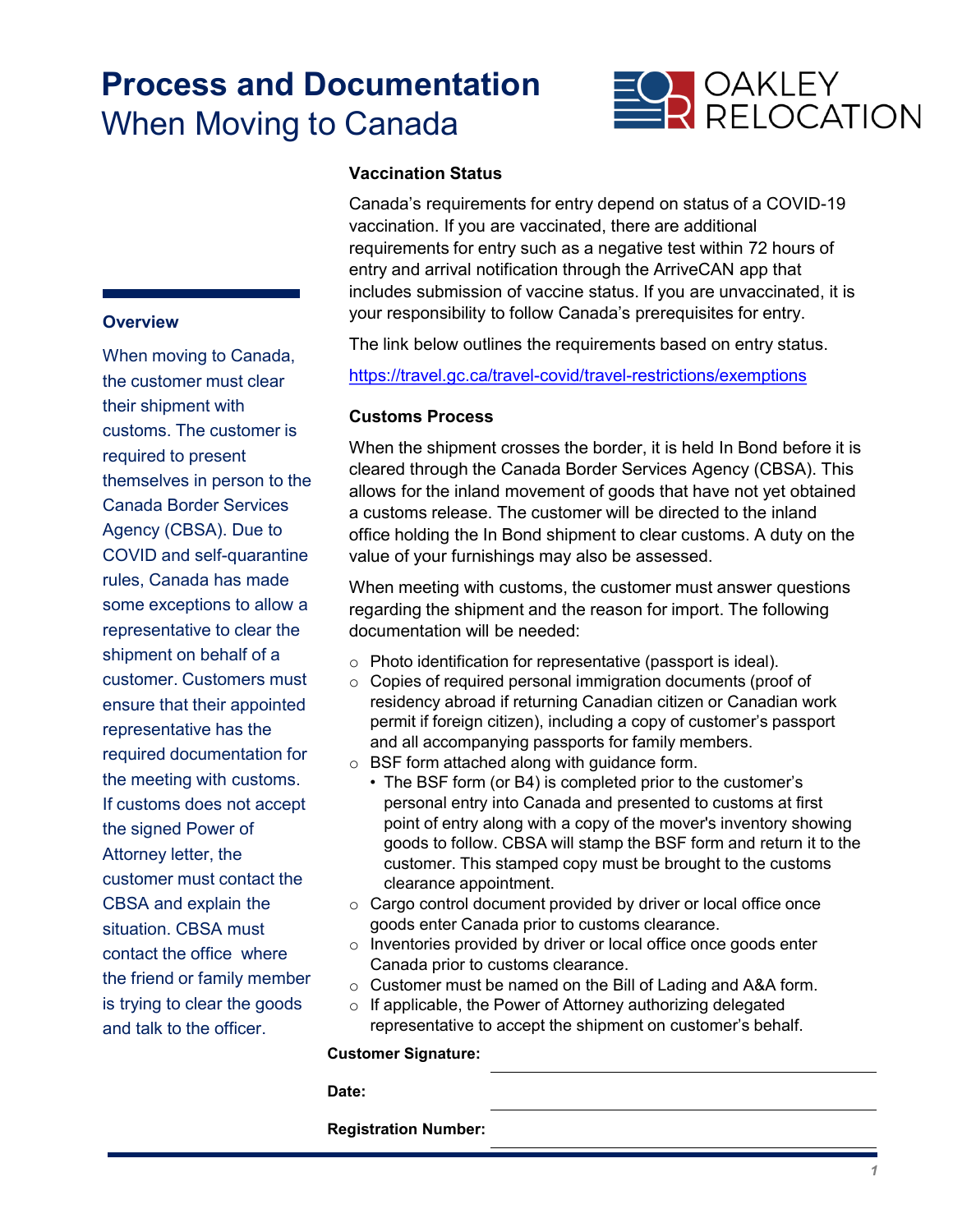

### **Customer Acknowledgements**  When Moving to Canada

This acknowledgement confirms that  $I($   $)$  am in the process of shipping my used personal household goods into Canada from the United States.

If the self-quarantine requirements apply,  $I($ authorize \_\_\_\_\_\_\_\_\_\_\_\_\_\_\_\_\_\_\_\_\_\_\_\_\_ to serve as my representative and accept the goods at my residence from the driver.

If the driver is directed to a warehouse with my household goods, I (\_\_\_\_\_\_\_\_\_\_\_\_\_\_\_\_\_\_) understand that additional charges will apply for storage, warehouse handling and delivery to my residence.

Given that I am moving cross-border, I (  $\qquad \qquad$  ) acknowledge that there may be unanticipated delays due to customs or COVID restrictions out of the company's control.

The customer also understands that policies and procedures could change at any time for entry into Canada.

**Customer Signature:**

**Date:**

**Registration Number:**